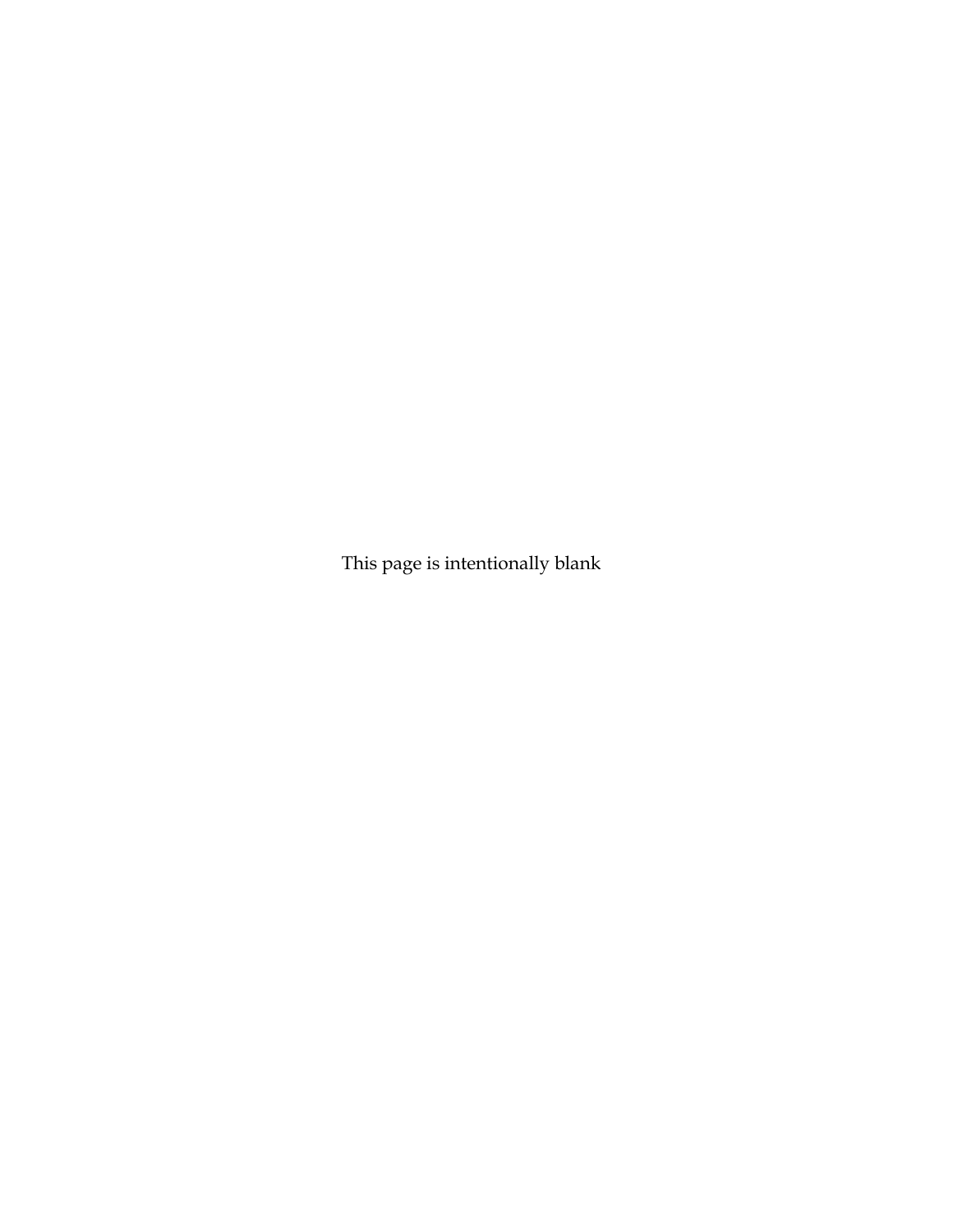#### **Foreword**

This document summarizes the features of version 1.0a of the PHP language version of the OWASP Enterprise Security API (ESAPI). It outlines the features, platform information, and security control functionality. OWASP ESAPI toolkits help software developers guard against security-related design and implementation flaws. Just as web applications and web services can be Public Key Infrastructure (PKI) enabled (PK-enabled) to perform for example certificatebased authentication, applications and services can be OWASP ESAPI-enabled (ES-enabled) to enable applications and services to protect themselves from attackers.

### **We'd Like to Hear from You**

Further development of ESAPI occurs through mailing list discussions and occasional workshops, and suggestions for improvement are welcome. Please address comments and questions concerning the API and this document to the ESAPI mail list, [owasp-esapi@lists.owasp.org](mailto:owasp-esapi@lists.owasp.org)

### **Copyright and License**

Copyright © 2009 The OWASP Foundation.



This document is released under the Creative Commons Attribution ShareAlike 3.0 license. For any reuse or d istribution, you must make clear to others the license terms of this work.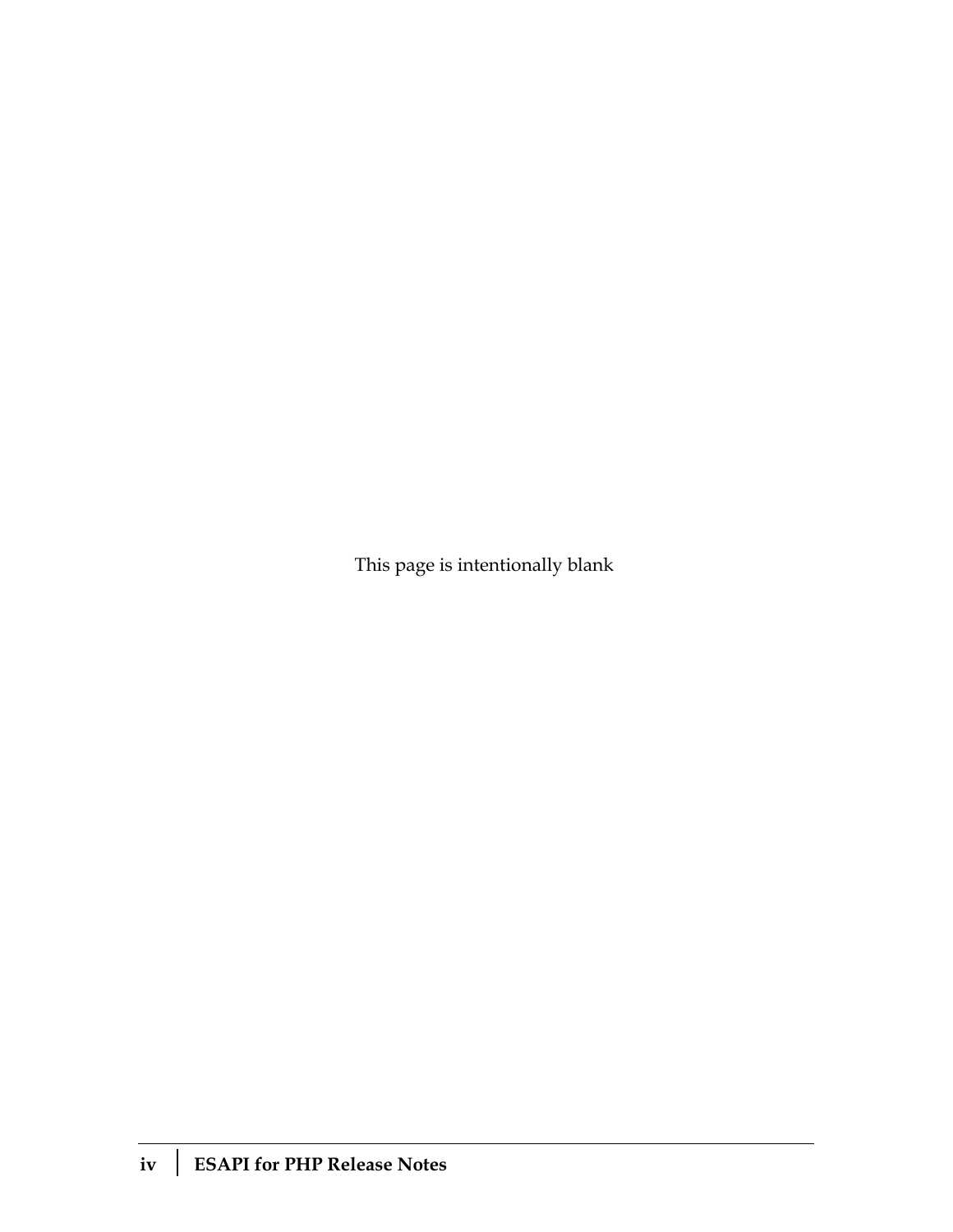### **Table of Contents**

| 6 |  |
|---|--|
|   |  |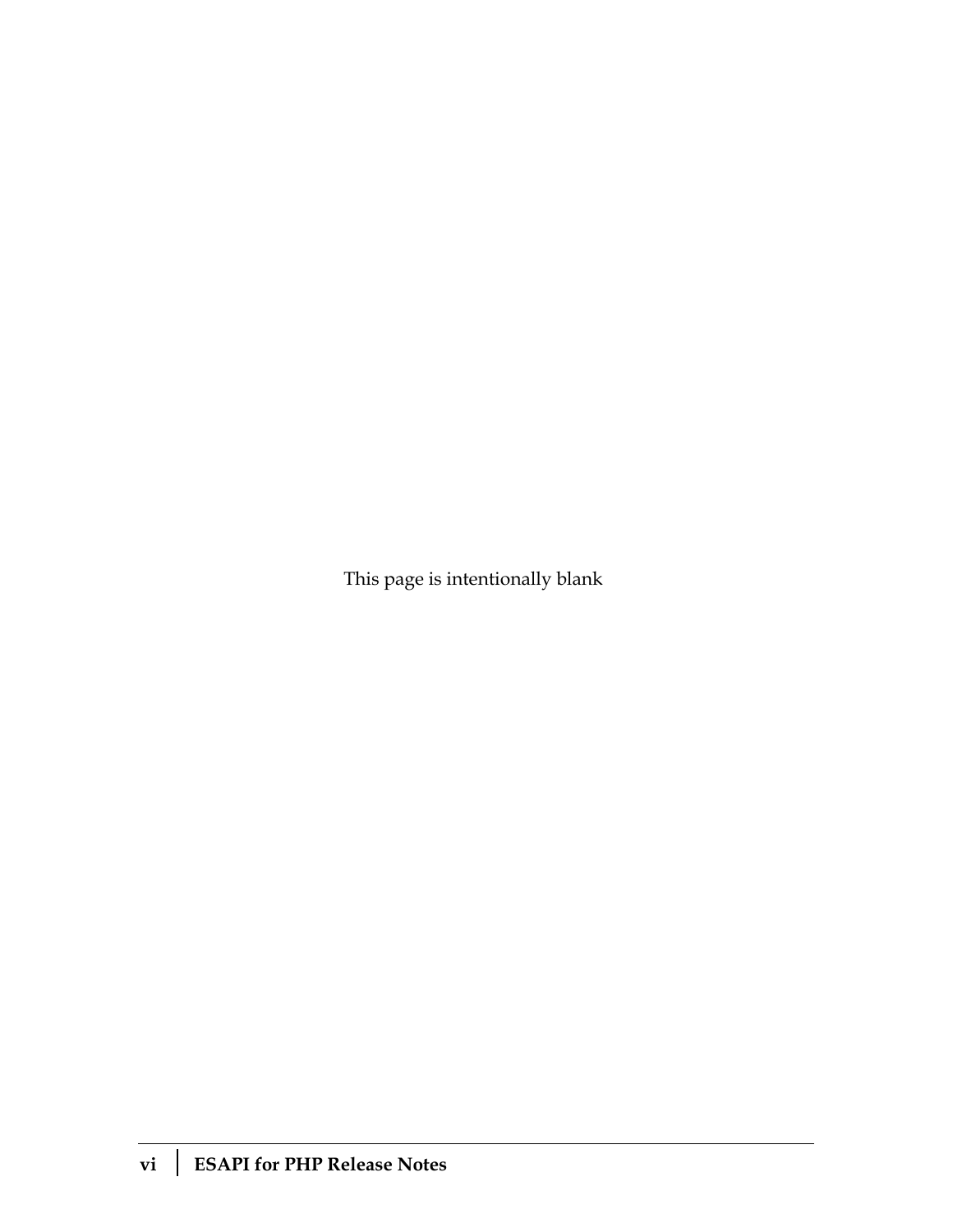### <span id="page-6-0"></span>**1 Features**

OWASP ESAPI toolkits help software developers guard against security-related design and implementation flaws. Just as web applications and web services can be Public Key Infrastructure (PKI) enabled (PK-enabled) to perform for example certificate-based authentication, applications and services can be OWASP ESAPIenabled (ES-enabled) to enable applications and services to protect themselves from attackers.

The features in this release of ESAPI for PHP include:

- ESAPI locator and interface classes that are compliant with the ESAPI for Java version 1.4 design.
- ESAPI security control reference implementations for the following security controls:
	- o AccessController
	- o AccessReferenceMap
	- o Authenticator
	- o Encoder
	- o EncryptedProperties
	- o Encryptor
	- o Executor
	- o HTTPUtilities
	- o IntrusionDetector
	- o LogFactory
	- o Randomizer
	- o SecurityConfiguration
	- o User
	- o Validator
- Fixes for specific issues. For more information, see ["Enhancements and](#page-9-0)  [Resolved Issues](#page-9-0)".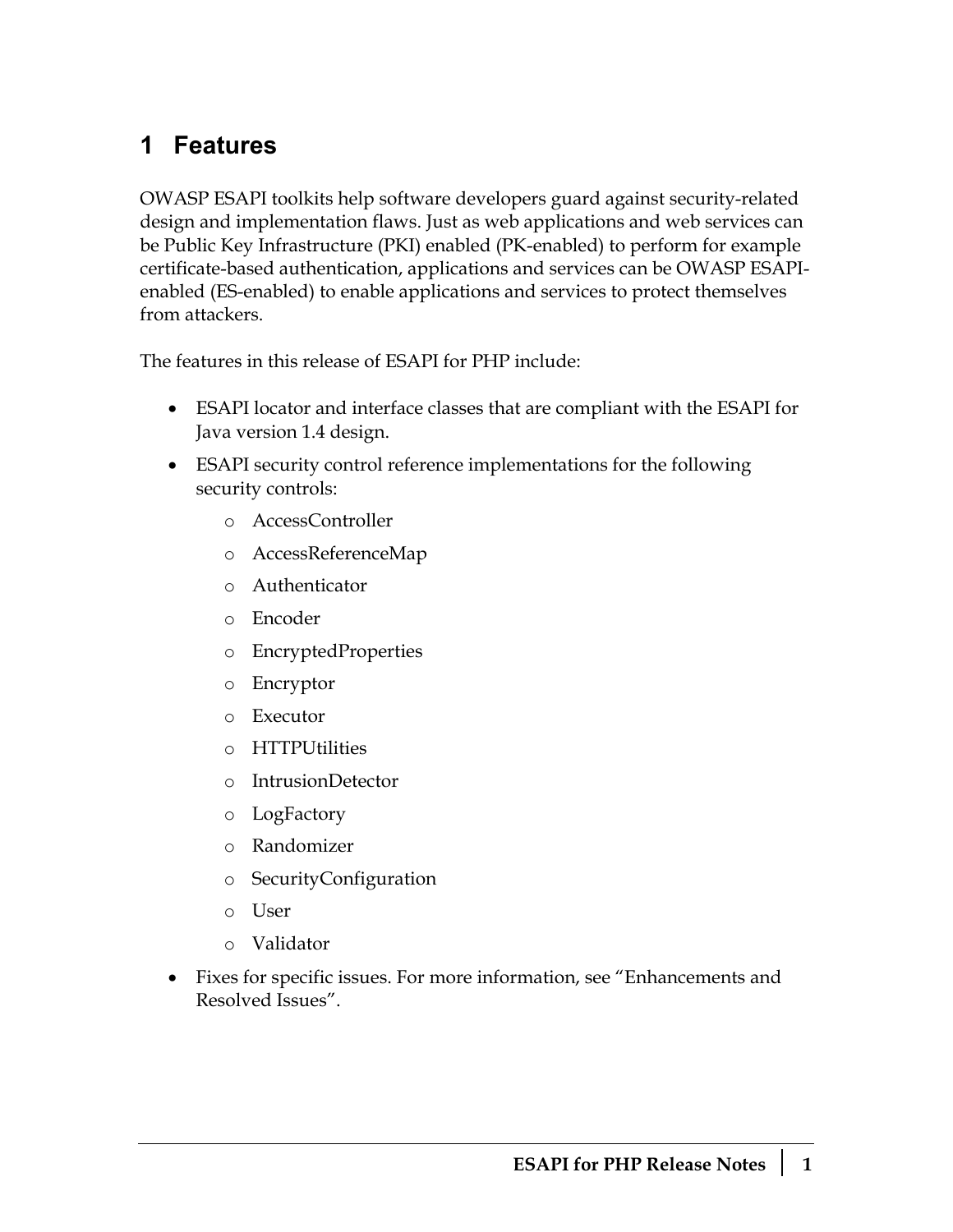## <span id="page-7-0"></span>**2 Platform Information**

The following table lists the platforms and operating systems supported by ESAPI for PHP at the time of release, and details runtime environment information.

| <b>Manufacturer</b>  | Operating<br><b>System</b>                    | <b>CPU</b><br><b>Architecture</b> | <b>CPU Size</b> | <b>Compiler</b><br><b>Version</b> |
|----------------------|-----------------------------------------------|-----------------------------------|-----------------|-----------------------------------|
| <b>Microsoft®</b>    | Windows XP<br>Professional<br>SP <sub>3</sub> | x86                               | 32-bit          | PHP 5.2                           |
|                      | $\lt$ to do>                                  | $<$ to do>                        | $<$ to do>      | PHP 5.2                           |
|                      | $\lt$ to do>                                  | $\lt$ to do>                      | $\leq$ to do>   | PHP 5.2                           |
|                      | $\lt$ to do>                                  | $\lt$ to do>                      | $\lt$ to do>    | PHP 5.2                           |
| Sun                  | Solaris <sup>TM</sup> $10$                    | $SPARC v8+$                       | 32-bit          | PHP 5.2                           |
|                      | $\lt$ to do>                                  | $\lt$ to do>                      | $<$ to do>      | PHP 5.2                           |
|                      | $\lt$ to do>                                  | $\lt$ to do>                      | $\lt$ to do>    | PHP 5.2                           |
| Red Hat <sup>®</sup> | Enterprise<br>Linux AS 5.0                    | x86                               | 32-bit          | PHP 5.2                           |
|                      | $\lt$ to do>                                  | $\lt$ to do>                      | $<$ to do>      | PHP 5.2                           |
|                      | $\lt$ to do>                                  | $\lt$ to do>                      | $\lt$ to do>    | PHP 5.2                           |

#### **Table 1: Platform Information**

If you are interested in using ESAPI for PHP on a platform or operating system not listed above, email the ESAPI mail list, [owasp-esapi@lists.owasp.org](mailto:owasp-esapi@lists.owasp.org)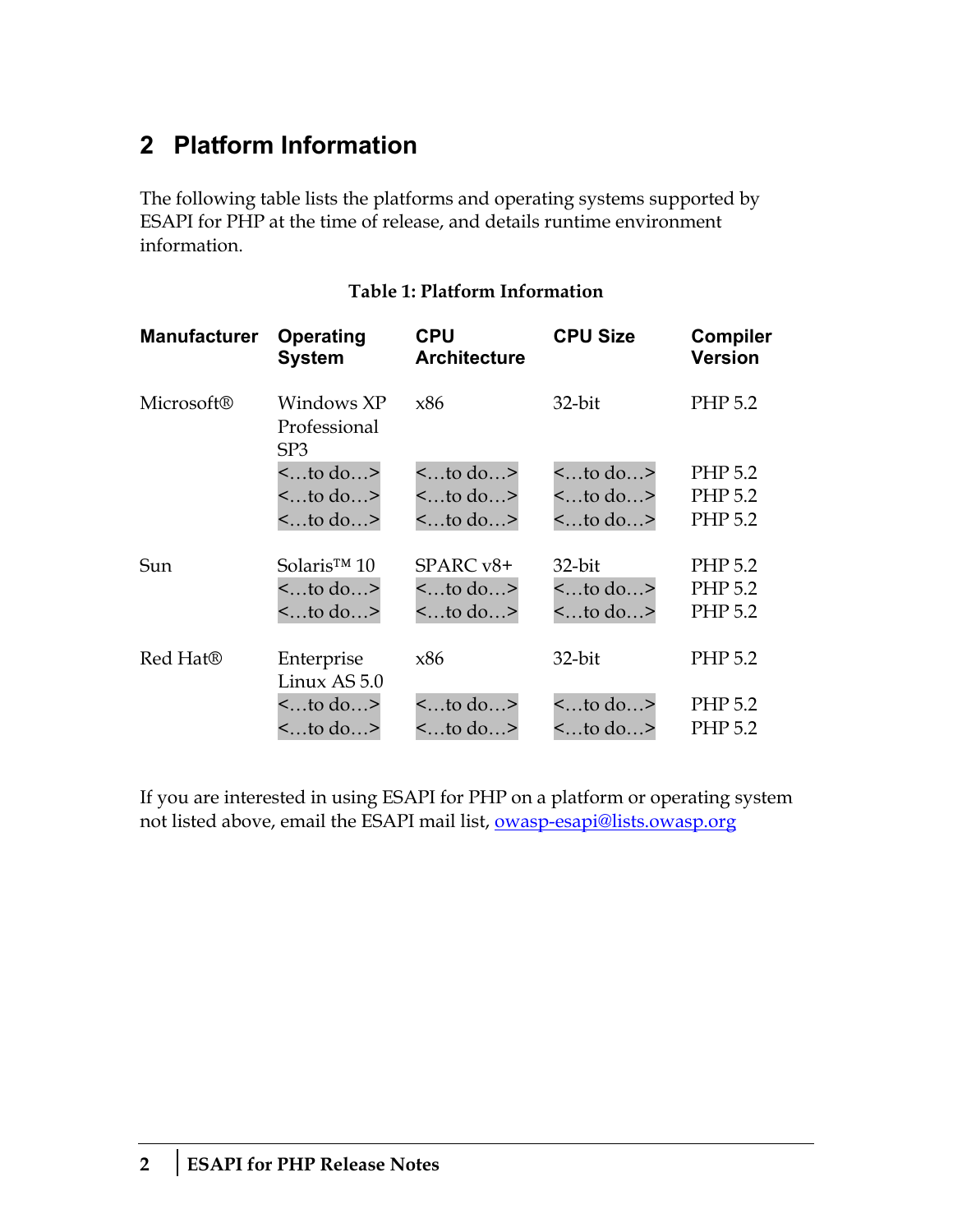## <span id="page-8-0"></span>**3 Interoperability**

The following table lists the vendor products that have been tested and interoperate with ESAPI for PHP.

### **Table 2: Vendor Product Interoperability**

| <b>Product</b> | <b>Version</b>                          |
|----------------|-----------------------------------------|
| apache-log4php | <to dotrack="" down="" version=""></to> |
| htmlpurifier   | <to dotrack="" down="" version=""></to> |
| simpletest     | <to dotrack="" down="" version=""></to> |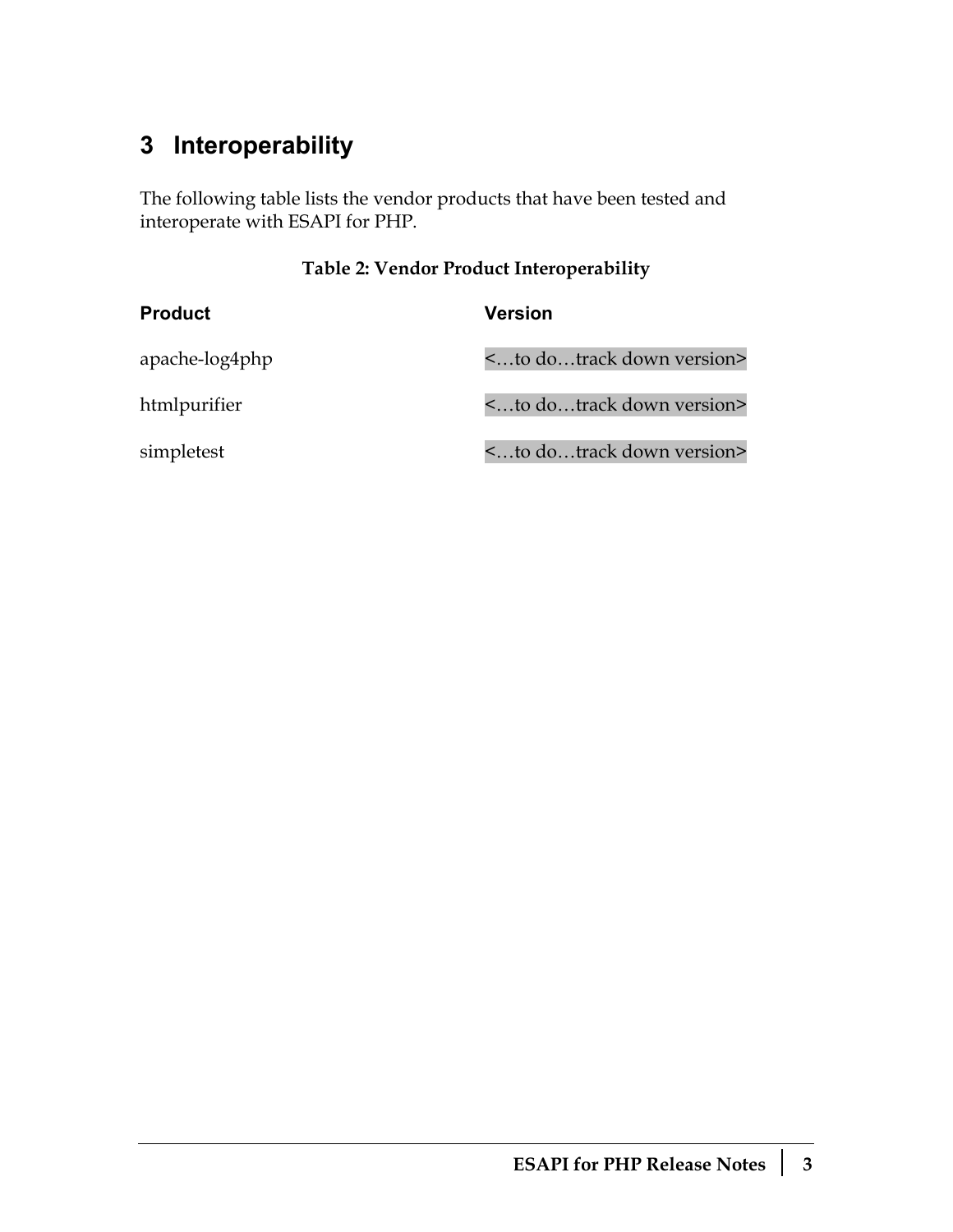## <span id="page-9-0"></span>**4 Enhancements and Resolved Issues**

The following table lists the enhancements and resolved issues in this release of ESAPI for PHP.

**Table 3: Enhancements and Resolved Issues** 

| ID           | <b>Description</b> |  |
|--------------|--------------------|--|
| $\lt$ to do> | $\lt$ to do>       |  |
| $\lt$ to do> | $\lt$ to do>       |  |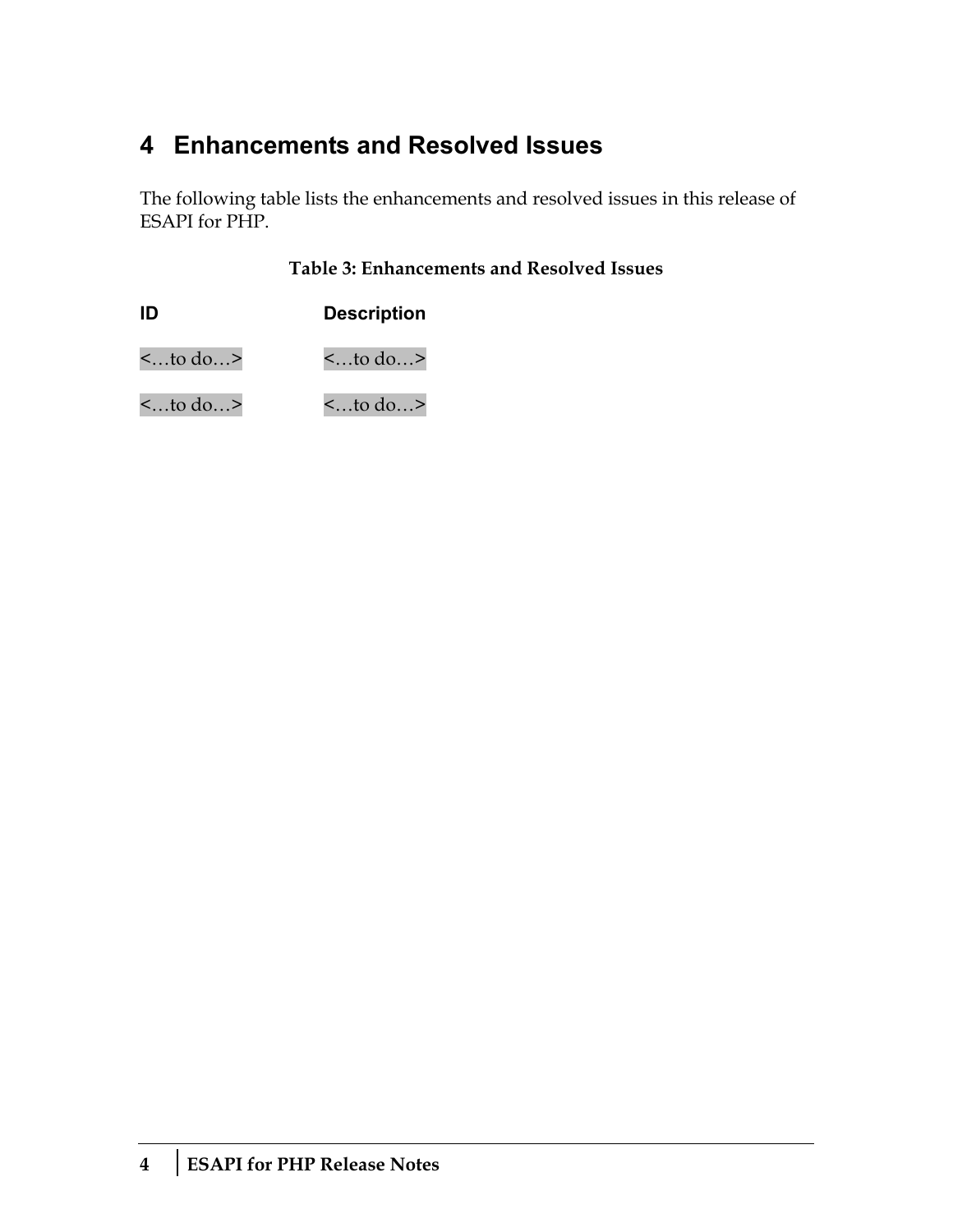## <span id="page-10-0"></span>**5 Known Issues**

The following table lists the known issues in this release of ESAPI for PHP.

### **Table 4: Known Issues**

|              | <b>Description</b> |
|--------------|--------------------|
| $\lt$ to do> | $\lt$ to do>       |
| $\lt$ to do> | $\leq$ to do>      |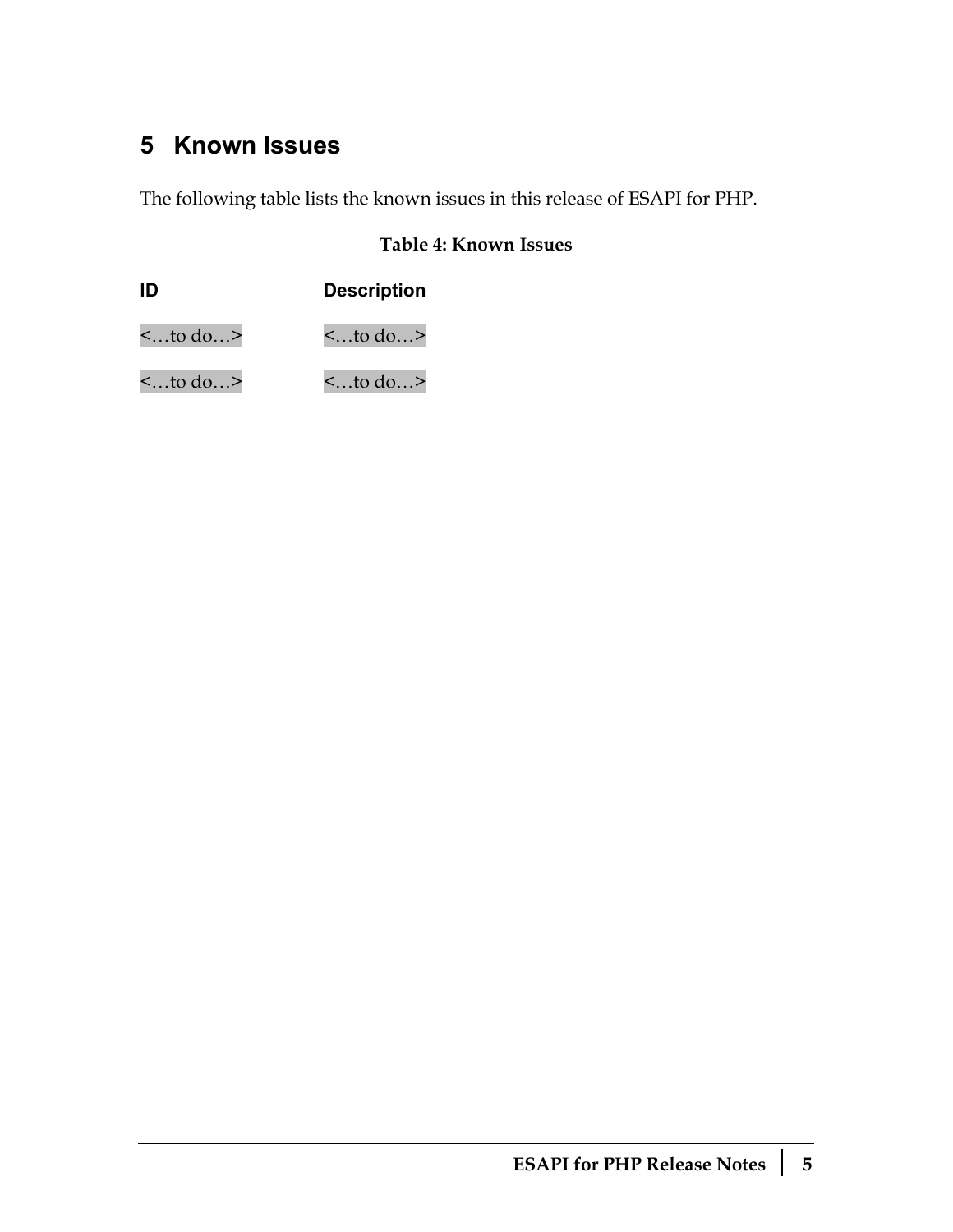# <span id="page-11-0"></span>**6 Documentation**

The ESAPI for PHP documentation suite includes:

- This document, the *OWASP ESAPI for PHP Release Notes*, in Portable Document Format (PDF), with the latest information on ESAPI FOR PHP.
- This *OWASP ESAPI for PHP Installation Guide*, in Portable Document Format (PDF), with instructions on how to install and build ESAPI FOR PHP.
- <… to do… need interface docs…>
- <… to do… need programming manual…>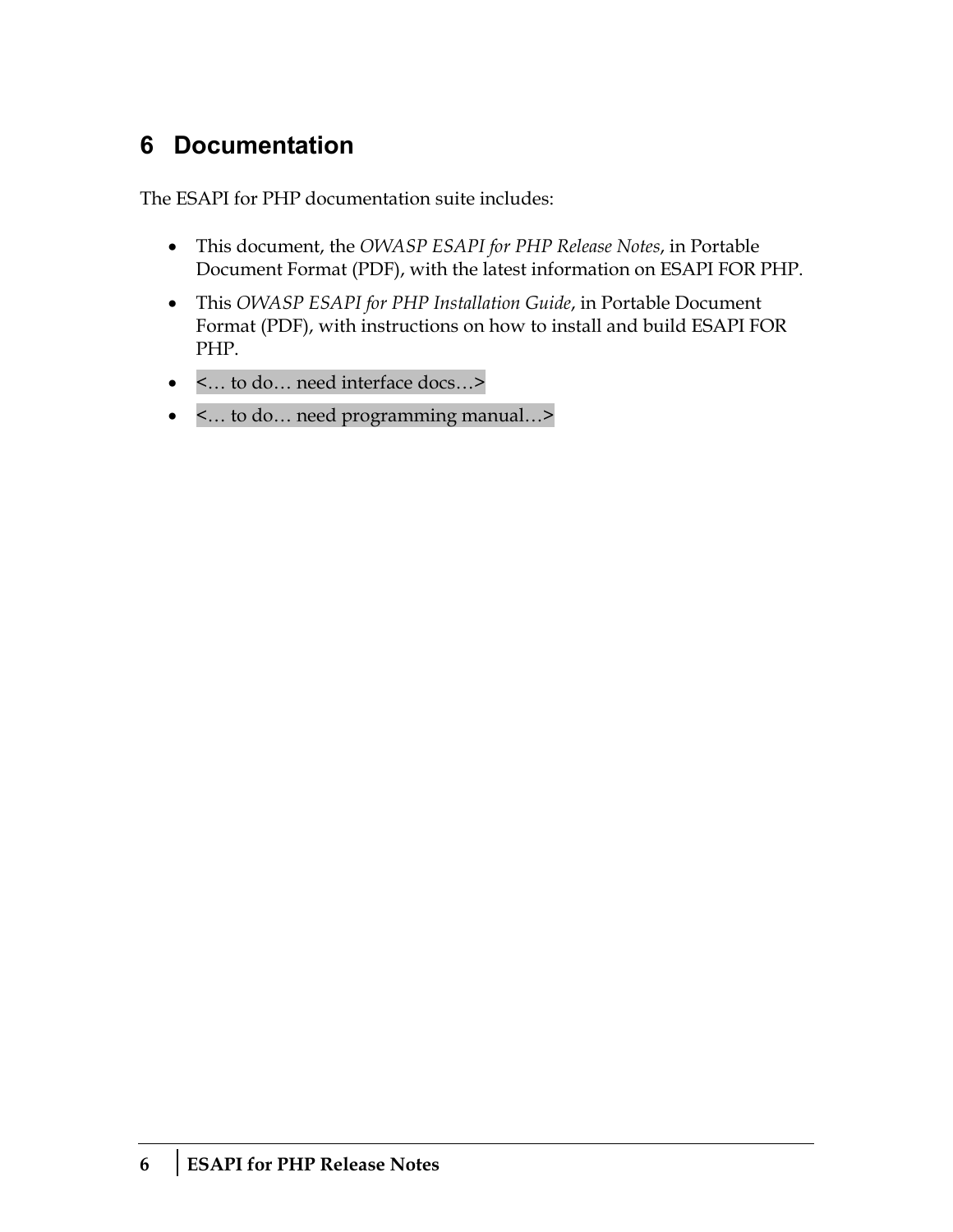# <span id="page-12-0"></span>**7 Where to Go From Here**

OWASP is the premier site for Web application security. The OWASP site hosts many projects, forums, blogs, presentations, tools, and papers. Additionally, OWASP hosts two major Web application security conferences per year, and has over 80 local chapters. The OWASP PHP project page can be found here <http://www.owasp.org/index.php/ESAPI>

The following OWASP projects are most likely to be useful to users/adopters of ESAPI:

- OWASP Application Security Verification Standard (ASVS) Project <http://www.owasp.org/index.php/ASVS>
- OWASP Top Ten Project [http://www.owasp.org/index.php/Top\\_10](http://www.owasp.org/index.php/Top_10)
- OWASP Code Review Guide [http://www.owasp.org/index.php/Category:OWASP\\_Code\\_Review\\_Pr](http://www.owasp.org/index.php/Category:OWASP_Code_Review_Project) [oject](http://www.owasp.org/index.php/Category:OWASP_Code_Review_Project)
- OWASP Testing Guide [http://www.owasp.org/index.php/Testing\\_Guide](http://www.owasp.org/index.php/Testing_Guide)
- OWASP Legal Project [http://www.owasp.org/index.php/Category:OWASP\\_Legal\\_Project](http://www.owasp.org/index.php/Category:OWASP_Legal_Project)

Similarly, the following Web sites are most likely to be useful to users/adopters of ESAPI:

- OWASP http://www.owasp.org
- MITRE Common Weakness Enumeration Vulnerability Trends, <http://cwe.mitre.org/documents/vuln-trends.html>
- PCI Security Standards Council publishers of the PCI standards, relevant to all organizations processing or holding credit card data, [https://www.pcisecuritystandards.org](https://www.pcisecuritystandards.org/)
- PCI Data Security Standard (DSS) v1.1 [https://www.pcisecuritystandards.org/pdfs/pci\\_dss\\_v1-1.pdf](https://www.pcisecuritystandards.org/pdfs/pci_dss_v1-1.pdf)